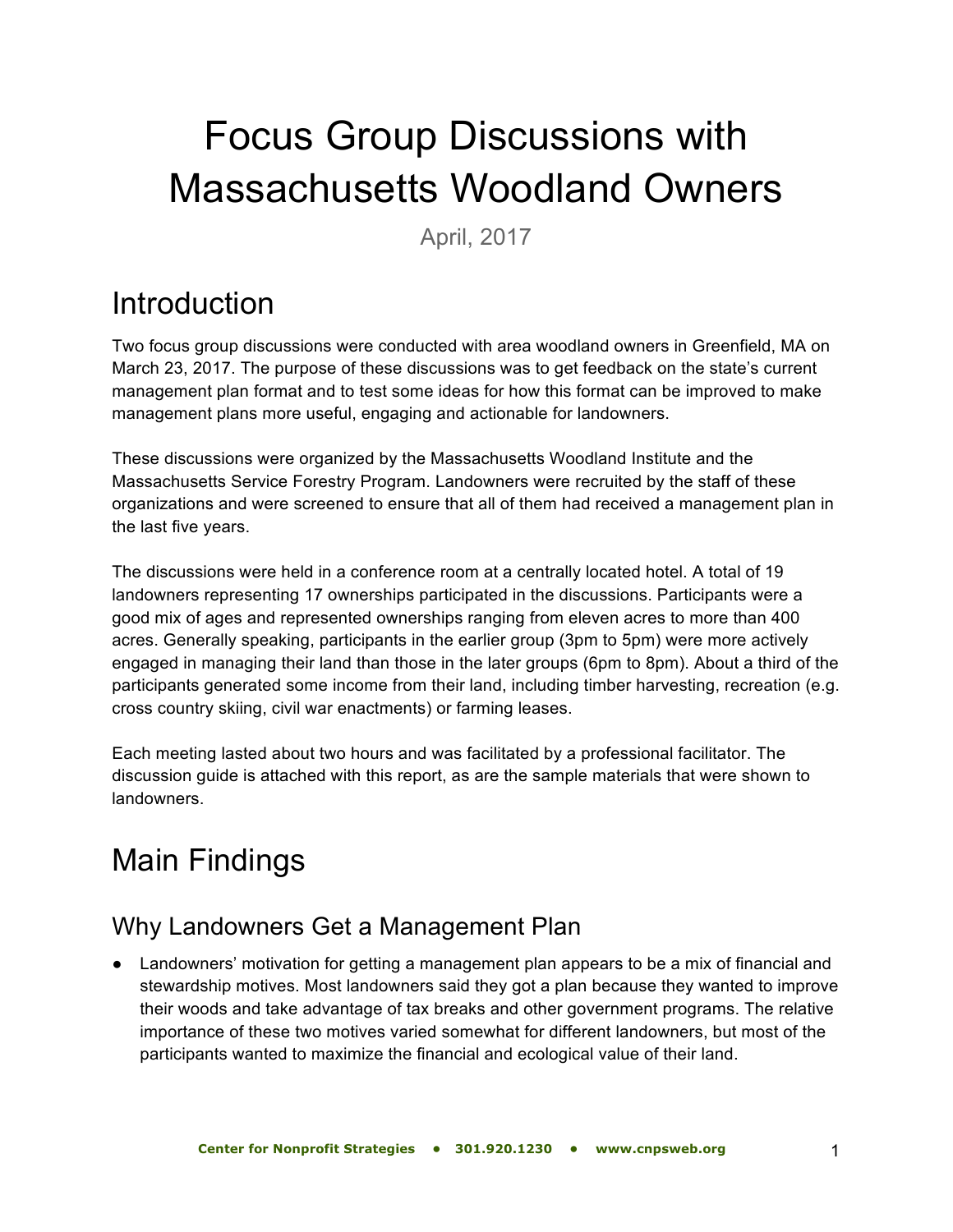- Participants mentioned the following benefits of getting a plan:
	- Those landowners who were either actively managing their land or intended to do so appreciated that the plan clarified their vision for the land and charted a path to get there. The plan gave them direction and a sense of control.
	- For others, getting the plan was just a formality—a box checked off. They see the plan as the key that opens the door to government grants, tax breaks and costshare programs.
	- Some landowners mentioned that it was important for them to leave something of beauty and value for their children. A management plan was seen as providing a guide to improving the woods and finding a way to pay for the improvements. A couple of landowners said that the plan had also served as a way to get their children and other family members more interested in the land.
	- $\circ$  In some cases, the process was initiated by a timber harvest or a chance conversation with a forester. For some, the plan had the additional benefit of clarifying their property boundaries. Others said it helped them understand the value of their timber, thereby protecting them from unscrupulous loggers.
	- Regardless of their motivation, all participants said they had read their plan and found it to be informative and useful. For some, the process had been the first time they had thought about their woods in a purposeful, strategic way.

### The Plan Development Process

- All landowners said the process of developing the management plan had been fairly simple. The hardest part seemed to be choosing a good forester. A few landowners said they weren't confident in their ability to evaluate foresters, while others said they simply hired one that came highly recommended or who seemed to be a good fit with them.
- Landowners' engagement in the plan development process varied. A few said they'd just had an initial conversation with their forester, after which he/she visited their property and came up with the plan. Others said they'd had several calls with the forester and even walked the woods with him/her. The most informed and active landowners said that they had discussed or co-written all parts of their management plan with their forester, and had an ongoing relationship with him/her.
- Regardless of the level of communication and engagement, most landowners were pleased with their interaction with their forester and felt comfortable about calling him/her with additional questions. However, many said they would like their forester to send them relevant material such as information on funding sources or timber prices.
- A few participants said that getting a plan is too expensive, but most others felt that returns from timber harvests, tax breaks or grants covered their costs.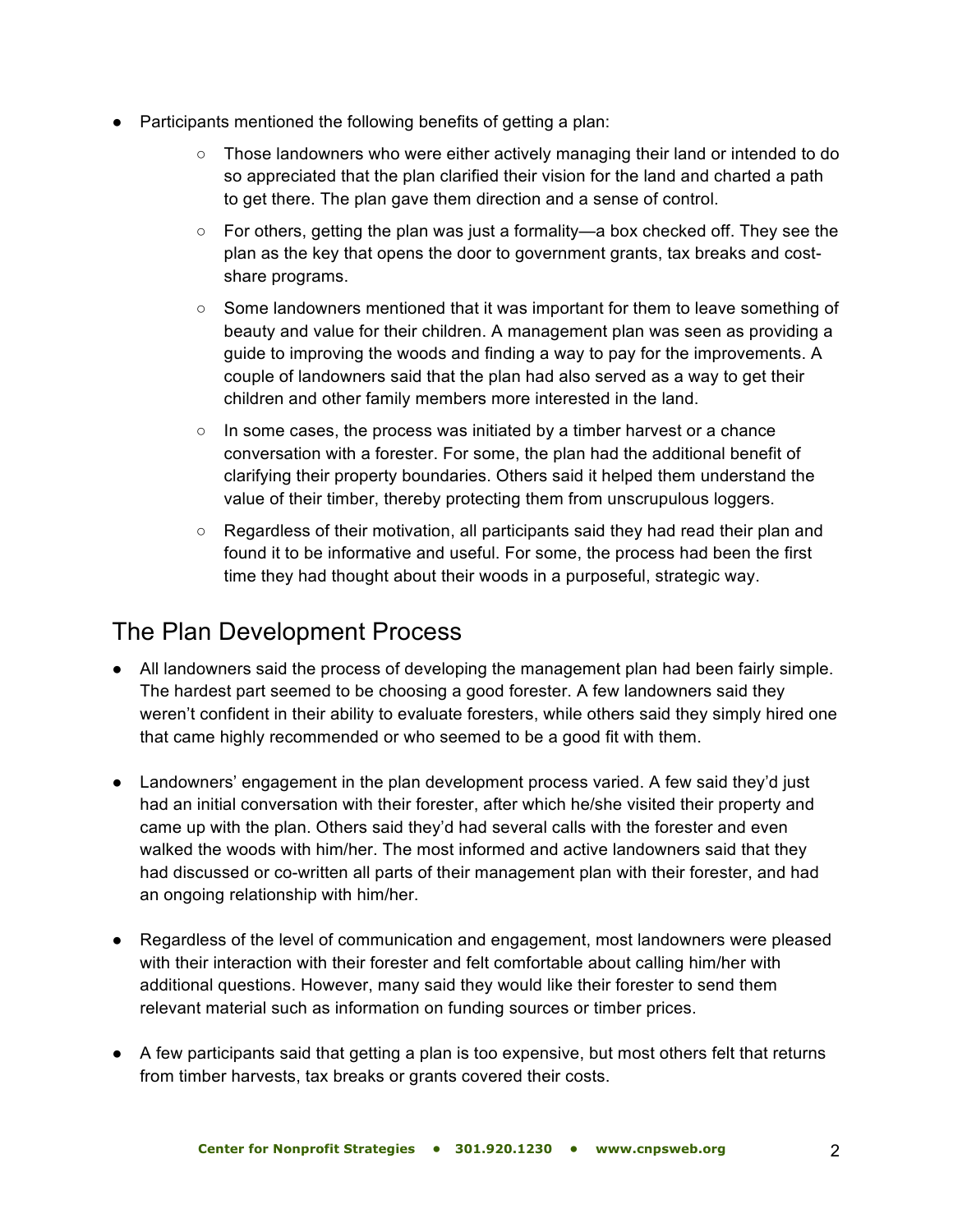● A couple of landowners mentioned that it can be challenging to develop a plan that supports multiple uses (such as recreational facilities, agriculture and timber) and meets the requirements of different government programs.

### Reactions to Plan Content

- As mentioned above, all landowners said they had read their plan. However, their familiarity with the document varied widely. A few participants had re-read their plan specifically in preparation for the focus group meeting.
- Early in the discussion, participants were asked to say what parts of the plan they found particularly interesting and useful. This open-ended question was intended to see what is most salient for landowners. While most landowners said that they found the entire document interesting and useful, a few mentioned the following sections:
	- Stand descriptions (because this was new information to them)
	- Maps, boundaries and aerial photos
	- $\circ$  One landowner said he especially appreciated the section on stewardship issues, even though it read like "boilerplate". This led to a discussion among the participants, after which they concluded that boilerplate informational materials can be valuable but should not be included in the plan document.

#### Property Overview

- Most landowners liked this section, although its perceived value depended on landowners' own knowledge of the property. Those who were new to the property especially appreciated the forester's ability to piece together the history of land use on their property and relate it to current conditions and future possibilities. One landowner expressed this as "a story of the land, that is still being written", and noted that the management plan documents this story.
- Although some local and regional context can be valuable, landowners wanted this section to be specifically about their property and its history.

#### Landowner Goals Table

- Most landowners felt the goals table was a handy tool to guide their discussion with their forester. However, many also said that they crystallized and articulated their vision for their land through discussions with their forester. This vision is rarely reflected in the goals chart, although it is sometimes expressed in their goal statement (where the landowner is asked to express their goals for the land in their own words).
- Many landowners start out with broad goals for their land, like "maximizing the value of their woods" or "keeping the land healthy for future generations." They may need their forester to help translate these general goals into more specific ones that are listed in the table.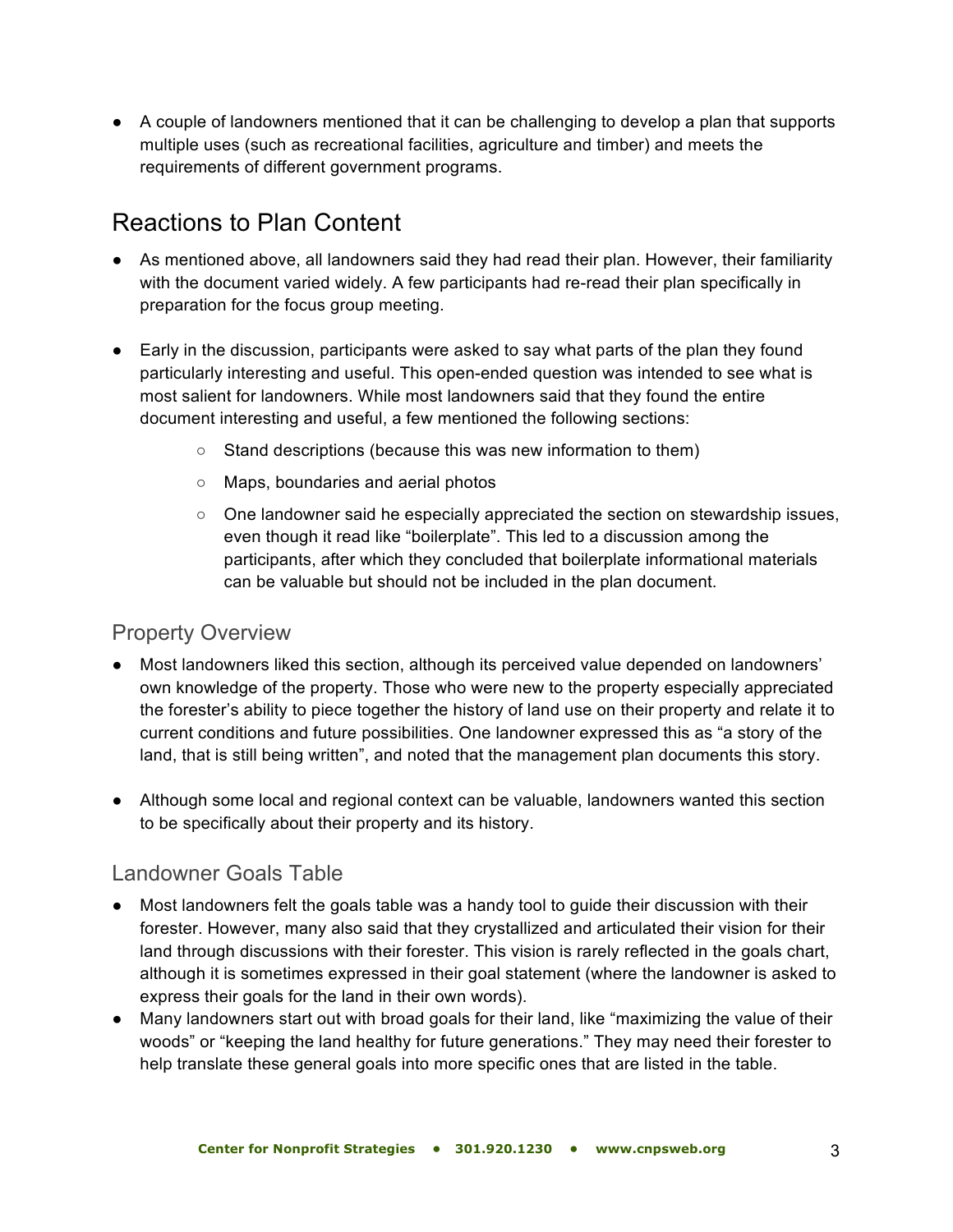- $\circ$  Some landowners said they had checked almost all the goals because they agreed with them all. Others said they simply followed their forester's guidance and marked the goals that government agencies want to see as "very important".
- Some said they had difficulty rating these goals until they understood the possibilities offered by their woods. For example, the goal of generating income from timber harvests may not be viable if a property has no commercially valuable stands.
- A few landowners also said they didn't understand the implications of different goals for their woods. They were therefore unable to assess how well the management actions suggested in their plan reflected their goals.
- Several landowners said that they would alter their goals somewhat now that they were more engaged with their land and had a better understanding of the possibilities. They felt that there should be a relatively simple (and inexpensive) mechanism to amend and adapt management plans.
- A couple of landowners said they had different goals for different parts of their land and the plan should have some room to reflect that.

#### Stand Descriptions

- Organizing their land and, therefore, the management plan by stands made sense to everyone. The concept of stands being based on vegetation, soil and topographical features was new to landowners, but they understood the logic and appreciated the expertise that went into defining stands.
- Some of the more experienced landowners were aware that different foresters might identify stands differently. A couple of them said they had their own ways of referring to different parts of their land and wanted their foresters to conform with those as far as possible.
- Most landowners really appreciated the stand descriptions. For most this was new information and represented expertise that they did not have and information they couldn't get elsewhere.
- Landowners were shown a Stand Summary Table that was developed for the Bird Plan. All of them said that having that table at the end of the stand descriptions would be helpful. A few respondents said that all acronyms used in the table should be explained right there so they don't have to turn pages to refer to them.
- These landowners also endorsed including a Stand Map in the plan. Two version of a stand map were tested—an aerial photo of the property with stands outlined and labeled, and a line drawing with the same information. Landowners liked both. They felt that the aerial photo was nice for its novelty and because it helped them locate features, but the line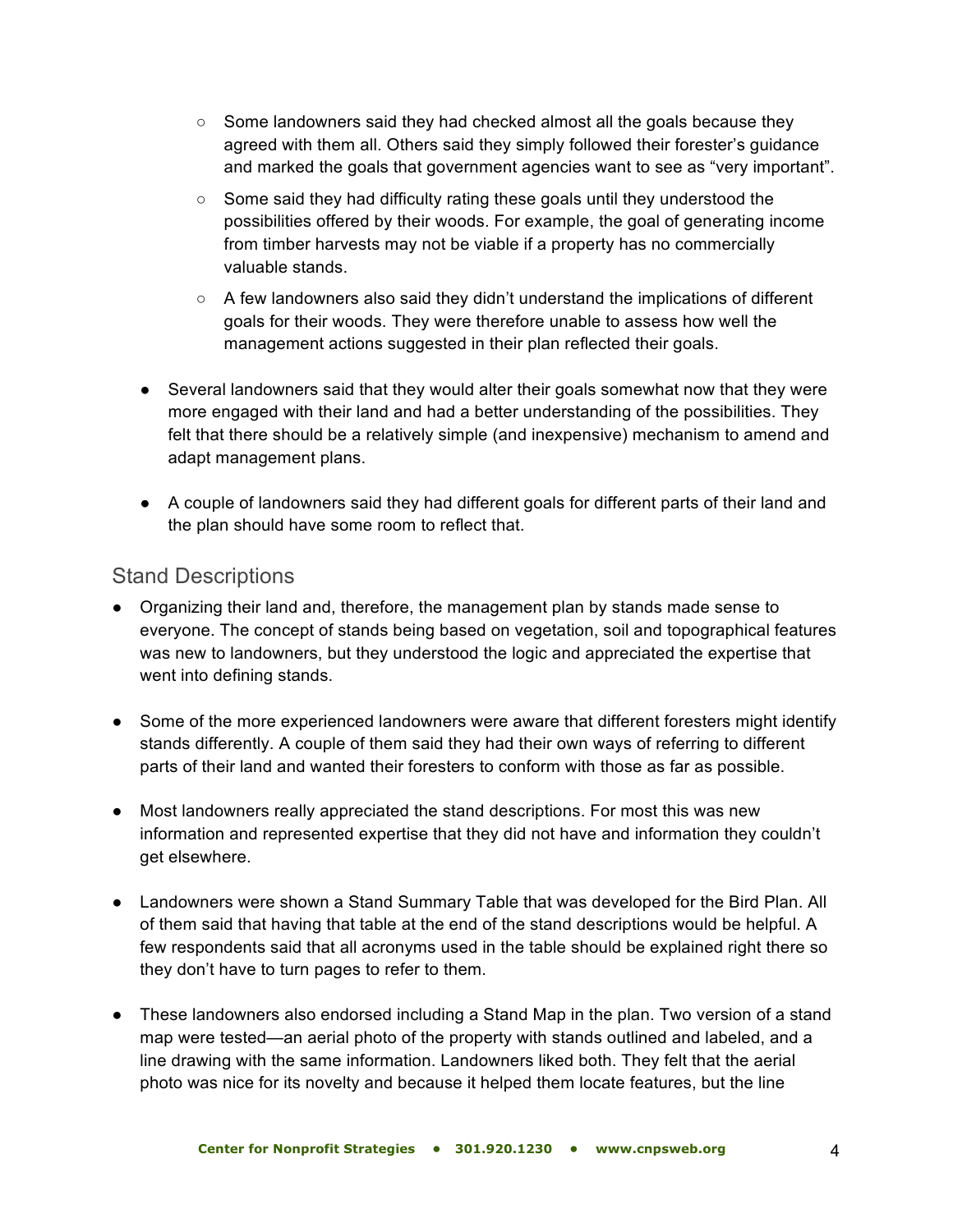drawing was clearer and easier to understand. If only one illustration is to be included, they suggested that it be the line drawing.

● If maps are included, font and color are important. Some landowners requested larger, better quality maps that are easy to read and have room for additional information about stands.

#### Management Recommendations

- In general, landowners agreed with the management actions listed in their plans. Many said they had discussed these actions with their forester before they were included in the plan. In two cases there had been disagreements between what the forester recommended and what the landowner was able/willing to do, which had been resolved by writing the recommendations in a more ambiguous way. (Both these disagreements concerned the use of herbicides for controlling invasive plants.)
- As currently presented, management recommendations work well for landowners who are already managing their land actively, often in collaboration with a forester. However, they fall short of addressing the needs of landowners who are not as well informed and don't have easy access to professional advice. Most of these landowners said they intended to follow through on plan recommendations, but they also voiced several concerns, such as:
	- To some, the timing of recommended management actions seemed too aggressive and, therefore, overwhelming. One person suggested resolving this by including guidance on the urgency and complexity of each recommended action. Another suggested including a range of times or a more flexible timeline for each action, while noting if that action should be sequenced in a particular way with regard to other activities.
	- $\circ$  They felt that some actions may have unintended consequences that undermine other goals. For example, one person was hesitant to thin the woods as recommended for fear of invasive species taking root. Another felt that managing his woods for birds could create problems for other species. A third asked how the actions recommended in his management plan would affect his animal husbandry operation.
	- A few participants mentioned that actions suggested in their plans may not be very practical or cost-effective, for example thinning a stand that is hard to access.
- With regard to management actions, landowners want practical direction rather than silvicultural expertise. A lot of this practical guidance concerns the most efficient and costeffective way to get the most urgent things done. Landowners don't simply want to know *what to do*, but also *how they should do it*, and that "how" needs to be tailored to their resources and abilities. For example: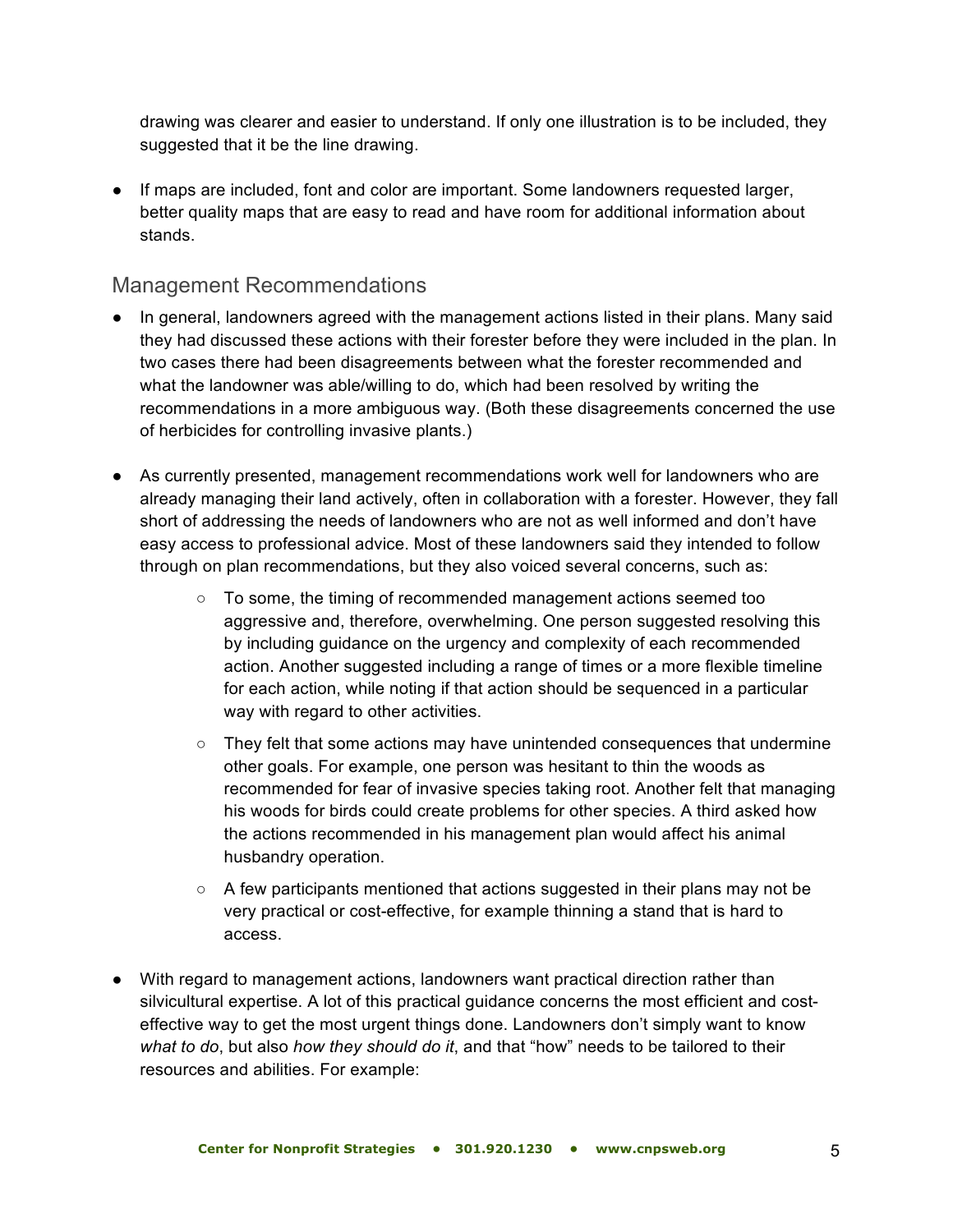- $\circ$  They want to know what they can do themselves and what will require hiring loggers or other operators. If they can do it themselves, they need guidance on how to do the operation or where to get needed information.
- $\circ$  They also want to know what the operation will cost them and how that money can be recuperated, e.g. through timber sale or government grants. Most landowners are willing to take actions that are financially neutral for them, but they need assistance in accessing the right grants and programs. Landowners are willing to time their management actions so they can be done most costeffectively (e.g. a logger may have equipment in their area or a program could be offering funding for a particular action).
- Participants in these focus groups said they would appreciate periodic communications from their forester (or state agency) alerting them to information (such as program application deadlines or timber values) that is relevant for accomplishing the actions in their management plan. Most of them preferred to receive this information via email.

#### *Management action summary table*

● Landowners reacted positively to the summary table of management actions. The most attractive feature of this table was the column that specifies available cost-sharing, grant or income opportunities and clarifies the net income/outflow from a particular action. To make this table even more useful participants suggested adding a column on the complexity and duration of a recommended action and also note if there are any relevant program application deadlines or prerequisites (like permits).

#### *Charts showing timber volume and value*

- Participants were also shown two charts—a pie chart showing the distribution of different commercially valuable wood species on their land (by volume) and a bar graph showing the value of these species. These charts appeared to be more useful for landowners who aren't managing for timber and know relatively little about timber values.
	- $\circ$  The more experienced landowners noted that the timber prices vary a lot over time and are affected by many factors (such as access and ease of extraction). They did not set much store by generalized estimates of timber value. Landowners who don't manage for timber and, consequently, know little about timber markets liked the pie chart as an additional data point to help establish the value of their land, especially when it was sold or passed to the next generation.
	- $\circ$  The pie chart was also more interesting for less informed landowners. The more experienced participants said that they already have a better and more nuanced understanding of their timber resources. They were also skeptical of the foresters' ability to assess timber resources without a detailed survey.
	- $\circ$  A couple of landowners said that, to be useful for them, these charts should also reflect value of cordwood and low-value pulpwood.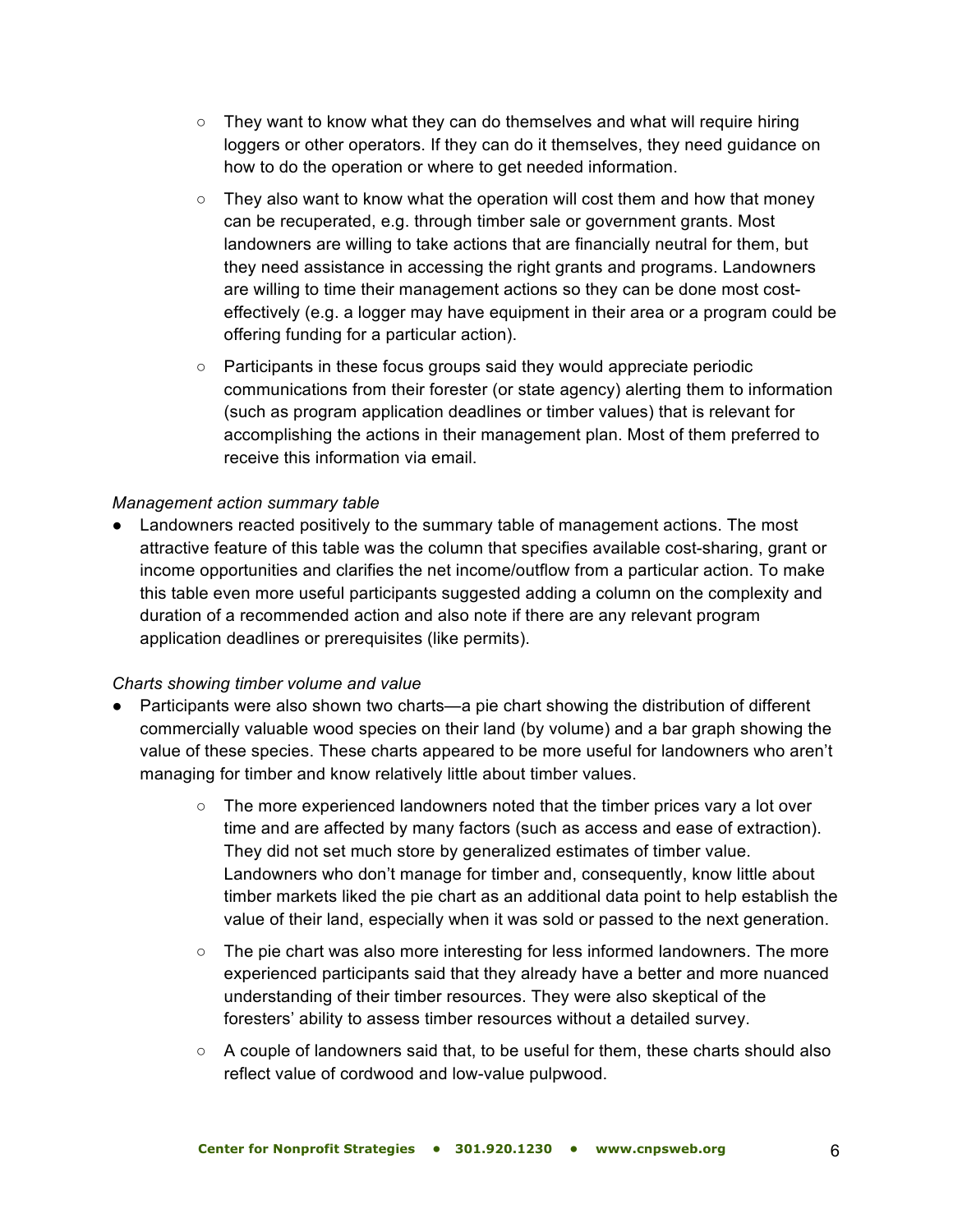#### *Illustrations of different management actions*

- We also requested landowner feedback on sample photographs and line drawings designed to help them visualize how their woods might look after certain management actions. Participants were confused as to the purpose of these pictures. They felt that if the purpose was to educate landowners about management actions and their effects, they should be included in supplementary informational materials and not in the main management plan. Alternatively, if the purpose was to show landowners what to expect in their woods, these pictures were seen as too generic, because the overall effect of any action depends on many property-specific factors as well as the quality of the logging operation.
- Landowners also felt that these photographs and line drawings were not very informative. The consensus was that if a forester or logger recommends a management operation, he or she should take landowners to other similar sites to see its impact.

#### *Worksheet to track management activities*

- In general, landowners reacted positively to the worksheet, but not with much enthusiasm. Several landowners felt uncertain about the kinds of activities that should be recorded. Some landowners felt it would be useful provided some of the information was pre-filled by the forester. They felt it would be even more useful if it could be an electronic document shared with their forester and could be used to cue and direct informational updates
- A few participants felt that it felt like another "to do" list (not their favorite thing) and that they were not likely to use it.

#### Other Ideas for Improving the Plan

- The management plan should be as long as it needs to be, but no longer. In particular, landowners suggested deleting all boilerplate material, and only including information specific to that property. Specifically, they said that the plan should focus on the landowner's long-term objectives and the key actions to get there.
- A few landowners noted that there is some redundancy and repetition across different sections. That should be edited down.
- Landowners suggested that the management plan should be designed like a document to be referenced frequently. This calls for better and clearer organization, a good table of contents, and good section introductions and summaries. The tables summarizing the stands and management actions were both appreciated because they offer an easy way to find important information.
- Landowners were fine with the overall look and feel of the plan. While more graphs and pictures would be nice, most want these to be instructive rather than decorative. Overall, clarity of images is more important than making them realistic or attractive.